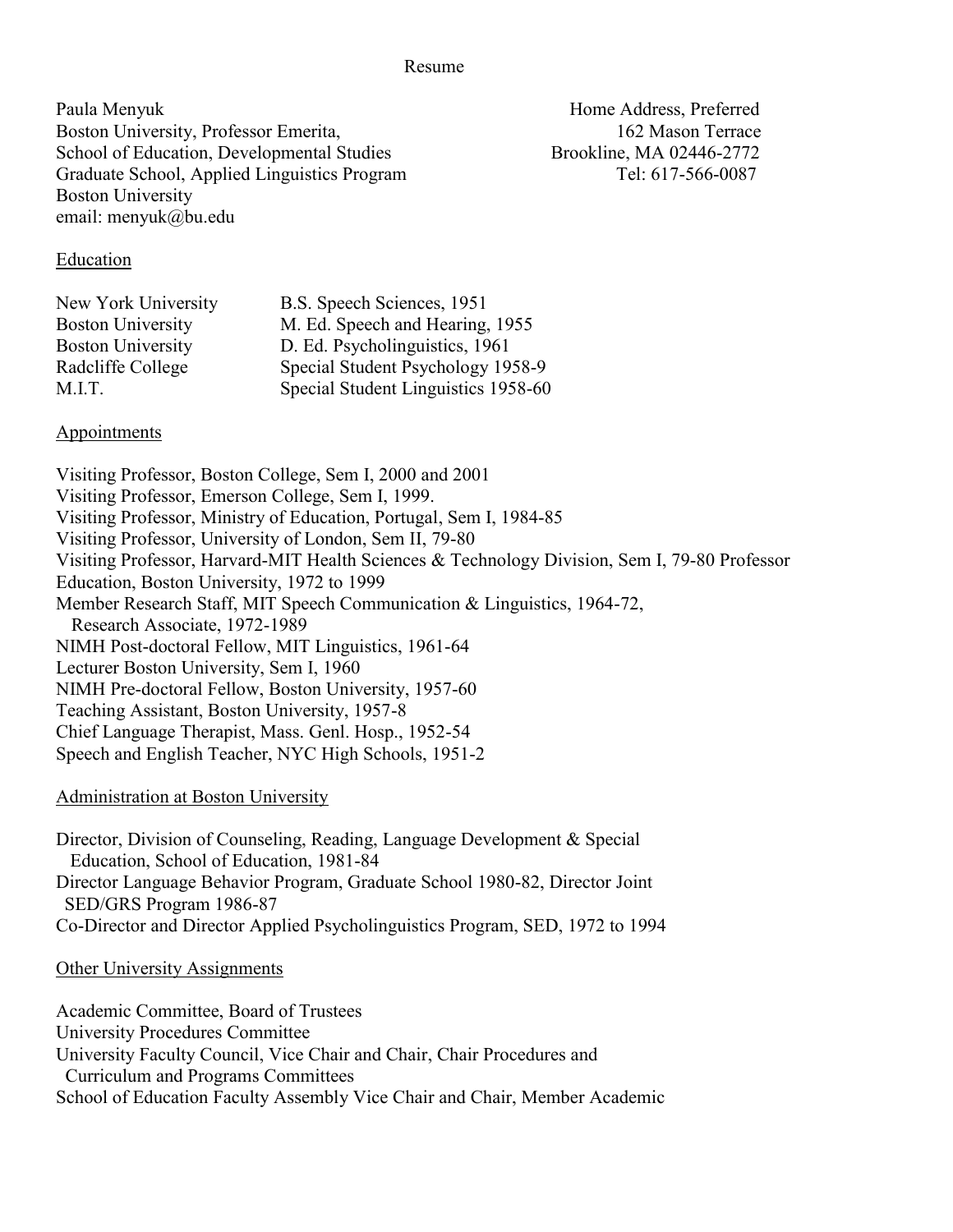# Instruction and Honors Committees

## Funded Research at Boston University (larger grants)

- 1974-6- Co-principal Investigator, Assessment of language training for pre-school handicapped children, Office of Education, \$74,000
- 1977- Principal Investigator Student Dissertation, Deaf & hearing children's acquisition of spatial terms, Office of Education, \$9,117
- 1977- Principal Investigator Student Dissertation. Inference & language processing in deaf children. Office of Education. \$9,504
- 1978-9-Co-principal Investigator, Detection of ambiguity and production of paraphrase. National Institute of Education. \$46,000
- 1980-84- Co-principal Investigator, A prescriptive manual for parents and teachers of language impaired children zero to three years, OSERS, \$377,861
- 1981-85- Co-principal Investigator. Natural history and morbidity of otitis media, NIAID, \$769,626
- 1981- Principal Investigator Student Dissertation, The emerging language of normal and language delayed bilingual preschoolers, \$13,207
- 1984-88-Co-principal Investigator. Language learning abilities of children at risk for academic failure, OSERS, \$427,812
- 1986-90- Co-principal Investigator sub-project, Otitis media in the first year of life. NINCDS, \$240,173
- 1990-94- Principal Investigator, Improving language processing in impaired children NIDCD, \$1,116,288.

# Consultancies

Children's Hospital Medical Center. Boston, 1964-90.

National Institute of Neurological Diseases and Blindness, Perinatal Study- 1965-68.

- National Institutes of Health- review of proposals in Developmental Behavioral Science Study Section, Communicative Disorders Program Project Review Committee, Growth and Development Research Training Committee from 1970
- National Science Foundation- Review of Proposals in Division of Social Sciences from 1970.
- University of Illinois Institute for Research on Exceptional Children 1968-73
- C.I.E.S. (Fulbright Program) Advisory Screening Committee-1974-77, Member Review Committee-Education Section -1990-93
- University of Texas at Dallas, Scientific Advisory Board Callier Speech and Hearing Center 1974 to 1994, School of Human Development 1975- to 1994
- National Institute of Neurological Communicative Disorders and Stroke-Member Program Projects Committee- 1972-76, Member Communication Sciences Study Section- 1977-81. Chair 80-81
- National Foundation March of Dimes for Birth Defects, Social and Behavioral Sciences Advisory Committee 1977 to 1993, Vice Chair 1982-83, Chair 1984-86
- National Institute of Deafness and Other Communication Disorders- Member Advisory Board 1990-94

# Honors

Fellow American Speech and Hearing Association-1967, Honors of the Association 1992.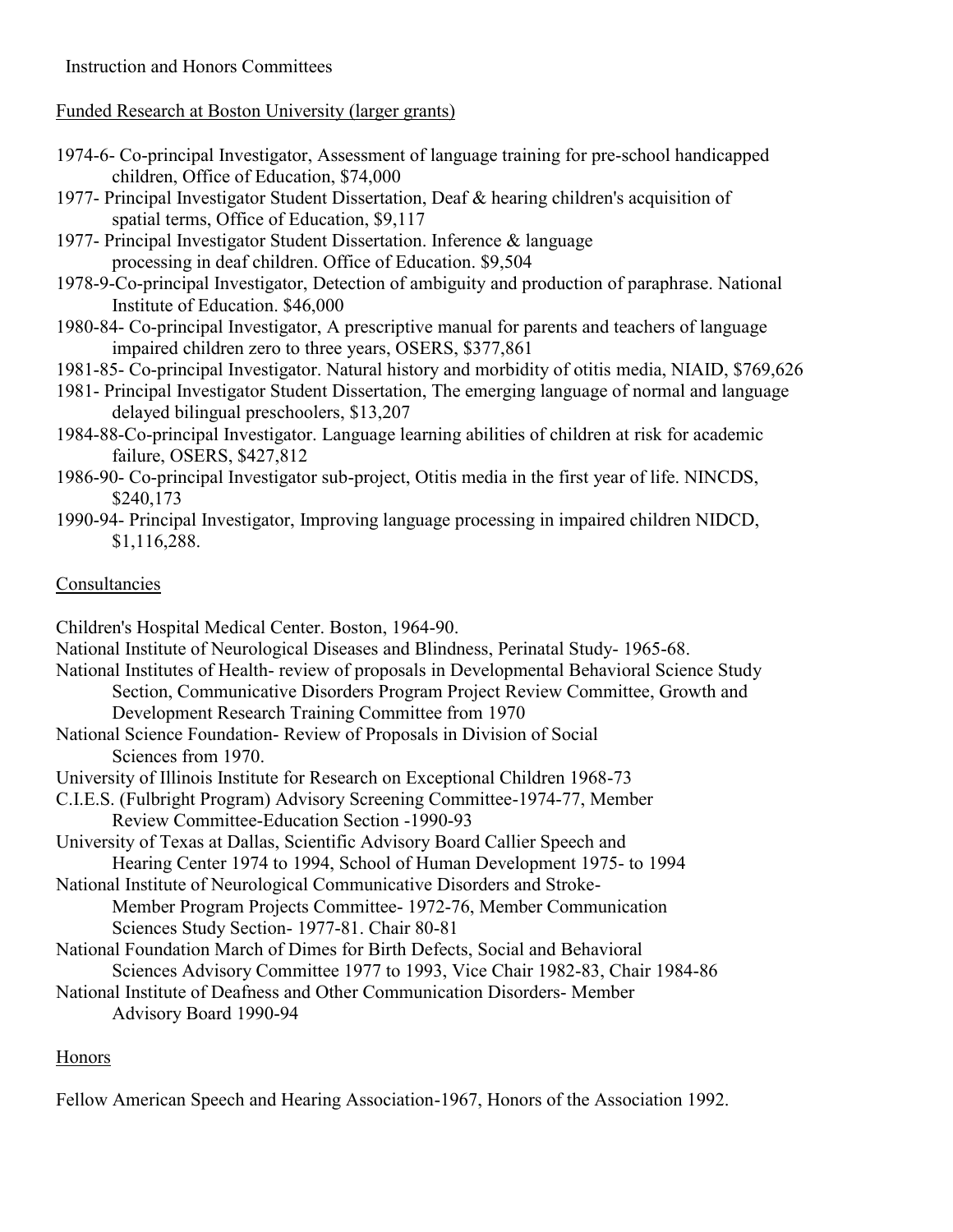Fulbright Fellow Australia- 1971 Mass. Speech and Hearing Assoc. Distinguished Service Award- 1976 Citation Lesley College- 1985 Fulbright Fellow Portugal- June and July 1988, 89, 90. Distinguished Visiting Scholar Trenton State College- October 1988

#### Editorial Positions

Assoc. Editor. J. Speech & Hearing Research Consulting Editor, Child Development Editorial Board, Intl J. Child Language Consulting Editor, J. Applied Psycholinguistics Consulting Editor, J. Applied Developmental Psychology Contributing Editor, Cognition

#### Professional Affiliations

Society for Research in Child Development American Speech Language and Hearing Association Committees: Language Committee 1968-71, Communication behavior Problems in Urban Populations 1970, ABESPA 1977-78 Linguistic Society of America, Liaison with Asha 1993-to 2000. Intl. Soc. for the Study of Behavioral Development American Assoc. of Phonetic Sciences Intl. Assoc. of Phonetic Sciences

## Publications

## Books

Menyuk, P. & Brisk, M.E. (Tentative title) Language Development and Education. In preparation. Menyuk, P., Liebergott, J. & Schultz, M. (1995). Early language development in full-term and premature children. Hillsdale, N.J.: Lawrence Erlbaum Associates. Language development knowledge and use. (1988). N.Y., N.Y.: Harper Collins Language and maturation. (1977). Cambridge, MA.: MIT Press. (translation in Dutch). The acquisition and development of language. (1971). Englewood Cliffs, N.J.: Prentice- Hall Inc. (translation in Portuguese). Sentences children use. (1969). Cambridge, MA.: MIT Press (translation in Japanese).

#### Monographs

Reading and linguistics development. (1999) .Cambridge, MA: Brookline Books Speech development. (1972). Indianapolis, IN.: The Bobbs-Merrill Co.

#### Journal Editor

Co-Editor, Perspectives on relations between oral language knowledge and Reading, Issue of Topics in Language Disorders, 17, May 1997.

Book Chapters 2000-85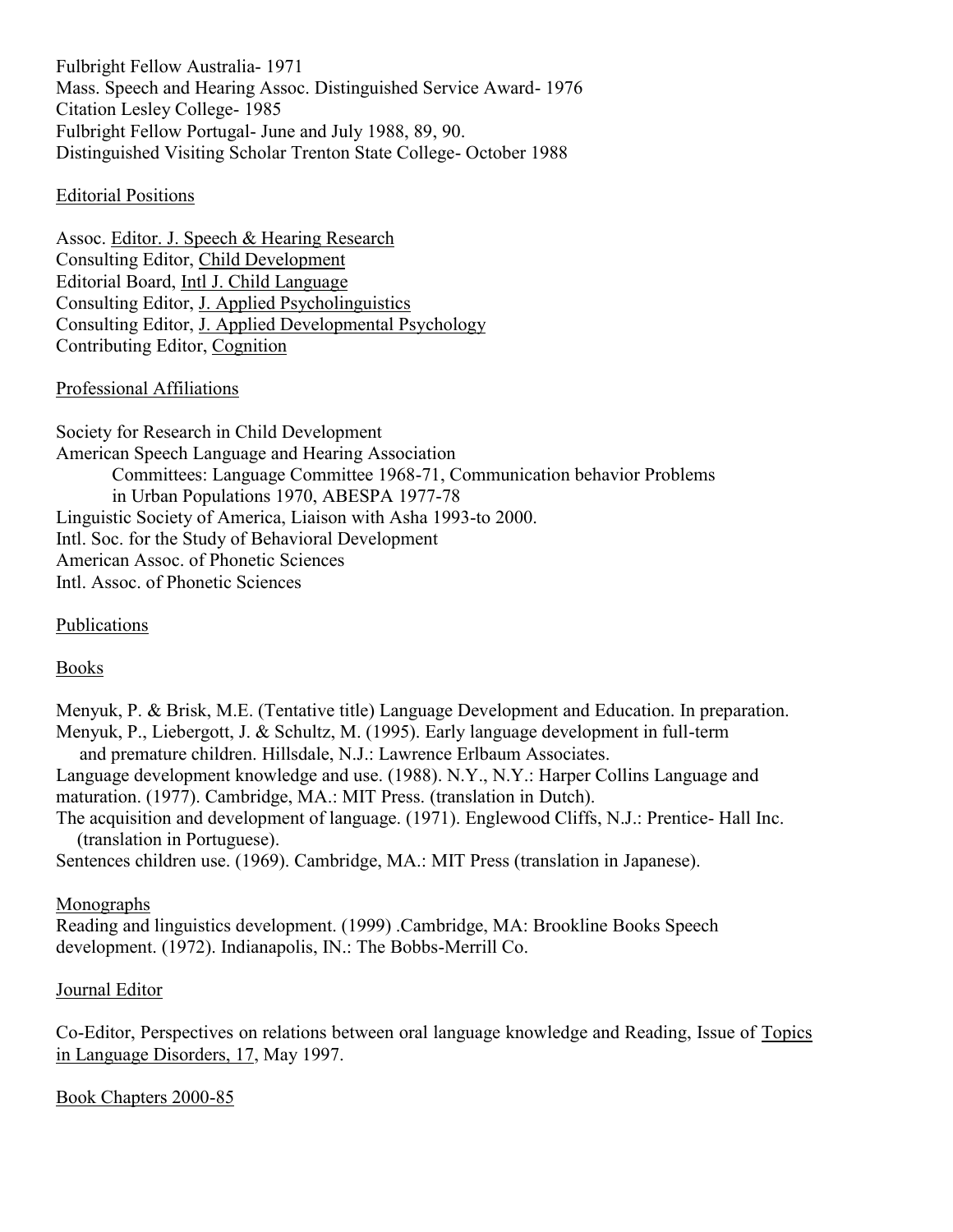(2001) Highlights of lexical and semantic development. Encyclopedia of Psychology, Vol. 3

Language Development. H. Grimm (Ed.) Gottingen: Hogrefe-Verlag GmbH & Co.

(1997) Naming disorders in children. In H. Goodglass & A. Wingate (Eds.) Anomia:

Neuroanatomical and cognitive correlates. New York: Academic Press. (pp. 137-165). (1995). Early development of hearing and language acquisition. In R. Schoonhoven, T. Kapteyn & J. de Loot (Eds.) Proceedings European conference on audiology. Leiden: European Federation of Audiological Societies. (pp 269-276).

(1993). Metalinguistic difficulties in children with specific language impairment: Implications for diagnosis and intervention. In H. Grimm & H. Skowronek (Eds.) Language acquisition problems and reading disorders: Aspects of diagnosis and intervention. New York: de Gruyter. (pp.3-24). (1993). Children with specific language impairment (Developmental dysphasia):

Linguistic aspects. In G. Blanken, J. Dittmann, H. Grimm, J. Marshall & C.W. Wallesch (eds.) Linguistic disorders and pathologies: An international handbook. Berlin: Walter de Gruyter. (pp. l-26).

(1992). The role of prosody in first and second language acquisition. In Nomoto, K.& Kiritani, S. (Eds.) Proceedings of international symposium on Japanese prosody.

Nara City, Japan: Ministry of Education, Science and Culture. (pp. 227- 236).

(1992). Early communicative and language behavior. In J. Rosenblith (Author/Ed.) In the beginning:

Development from conception to age two. Newbury Park, CA.: Sage Publications. (pp. 428-455).

(1992). Relationship of otitis media to speech processing and language development.

In J. Katz (Ed.) Central auditory processing: A transdisciplinary view. St. Louis: Mosby Year Book. (pp. 187-198).

(1991). Linguistics and teaching the English language arts. In J. Squires (Ed.) Handbook of teaching the English language arts. N.Y., N.Y.: Harcourt-Brace. (pp.24-29).

(1990). Metalinguistlc abilities and language disorder. In J. Miller (Ed.) Research in child language disorders: A decade of progress. Austin, TX.: Pro-Ed. (pp.387-398).

(1986). Predicting speech and language problems with persistent otitis. in J. Kavanaugh (Ed.). Otitis media and child development. Parkton, MD.: York Press (pp. 83-98.)

Menyuk, P., Liebergott, J. & Schultz, M. (1986). Predicting phonological development. In B. Lindblom, & R. Zetterstrom (Eds.) Precursors to early speech. N.Y. N.Y.: Stockton Press (pp.79- 94).

Menyuk, P. & Quill. K. (1985). Semantic problems in autistic children. In E. Schopler & G. Mesibov (Eds.) Issues of autism, Vol. III Communication problems in autism. N.Y. N.Y.: Plenum Press. (pp. 127-146).

(1985). Early communication and language behavior. In J. Rosenblith & J. Simms-Knight (Eds.) In the beginning: Development in the first two years of life. Monterey, CA.: Brooks Cole, (pp.450- 480).

Menyuk, P., Menn, L., Silber, R. (1985). Early strategies for the perception and production of words and sounds. In P. Fletcher & M. Garman (Eds.) Language acquisition, 2nd edition. Cambridge: Cambridge U. Press, (pp. 198-222).

\* 23 additional chapters 1967-84.

# Journal Articles 2000-85

Menyuk, P. ( 1998). The impact of developmental psychology in the study of language acquisition. Revue Parole, 7-8, 165-176.

Menyuk, P. & Chesnick, M. (1997) Metalinguistic skills, oral language knowledge and reading. Topics in Language Disorder, 17, 75-87.

Menyuk, P. (1995). Language development and education. Journal of Education, 177, 39-62.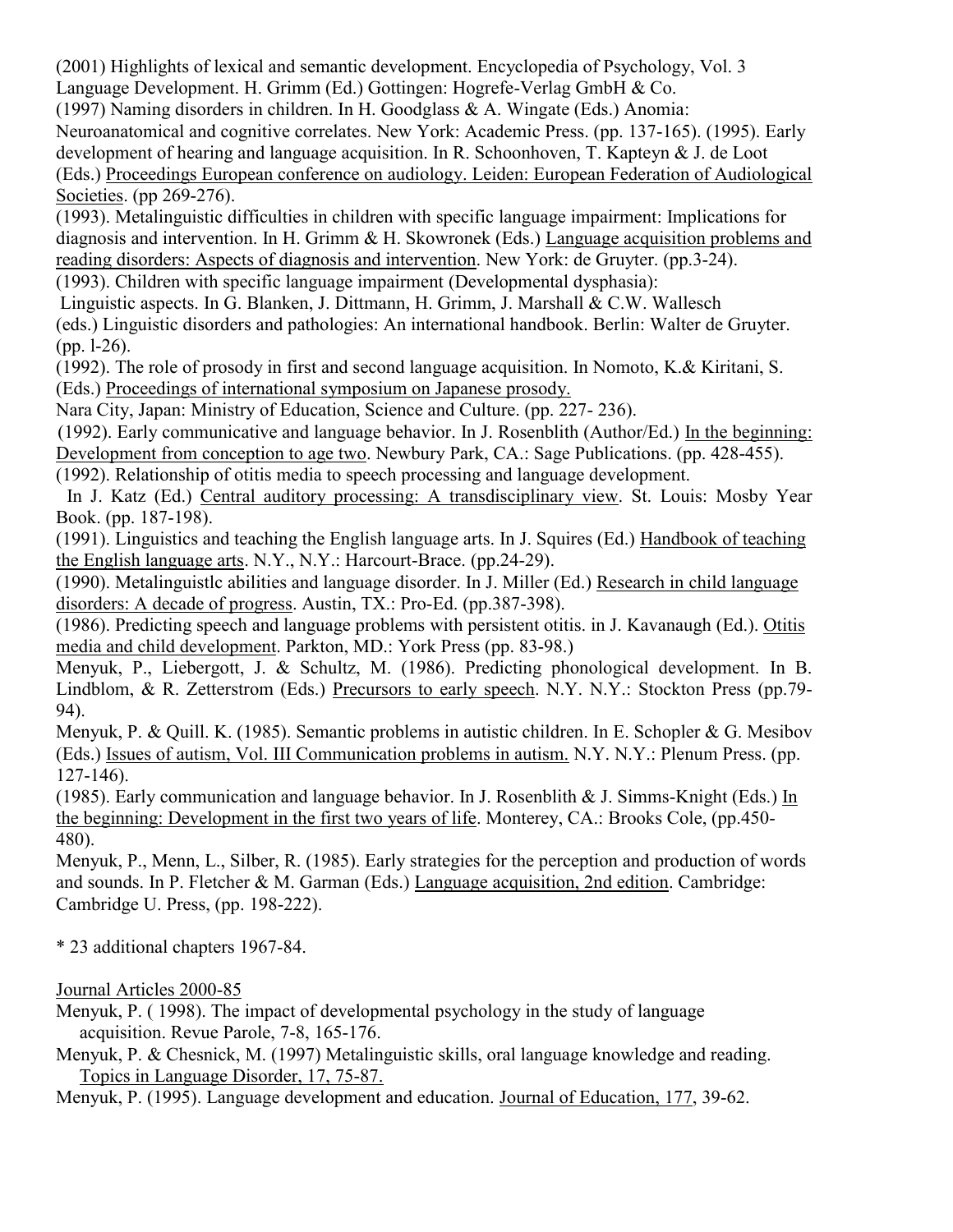Conte, B., Menyuk, P. & Bashir, A. (1994). Facilitating reading comprehension in middle school students with language disorders. International Journal of Psycholinguistics, 10, 273-280.

Menyuk, P. (1994). Word acquisition: The important role of prosody. Special issue of the Journal of the Phonetic Society of Japan, The Study of Sounds, 23, 209-226.

Menyuk, P., Chesnick, M., Liebergott, J., Korngold, B., D'Agostino, R., Ballenger, A. (1991). Predicting reading problems in at risk children. J. Speech and Hearing Research. 34, 893- 903.

Menyuk, P., Liebergott, J., Schultz, M.. Chesnick, M., Ferrier, L. (1991). Patterns of early lexical and cognitive development in premature and full term infants. J. of Speech and Hearing Research, 34, 88-94.

Teele, D., Klein, J., Chase, C., Menyuk, P. & Rosner, B. (1990). Otitis media in infancy and development of intellectual ability, school achievement, speech and language at age seven years. J. Infectious Diseases, 162, 685-694.

(1986). Language development in a social context. Behavioral Pediatrics, 109**,** 217-224. (1985). Wherefore metalinguistic skills? Merrill Palmer Quarterly, 31, 253-259.

\* 22 additional articles 1963-84

Book Reviews (1987-90)

(1990) Language and communication across cultures. Contemporary Psychology, Vol. 35, No. 1. (1989) Developmental speech and language disorders. Contemporary Psychology, Vol. 34**,** No.1. (1989) Advances in applied psycholinguistics. Applied Psycholinguistics, Vol. 10. No. 2. (1987) Sign Language and the Brain. Science, Vol. 238, No.6.

\* 8 additional book reviews 1968-78.

## Presentations

## Invited Papers 1998-85

Rhode Island Hearing Assessment Program, Intl. Congress of Phonetic Sciences, Aphasia Academy, Assoc. for Research in Nervous and Mental Diseases, Intl. Reading Assoc., Multidisciplinary Symposium on Hearing Loss in Children, N.I.C.H.D. Conference on Child Phonology, N.E. Reading Assoc., N.Y. Academy of Sciences, Blumberg Symposium, Alexander Graham Bell Natl Convention, Intl. Symposium on Childhood Autism and Schizophrenia, Mass. Assoc. for Children with Learning Disabilities, Intl. Symposium on Child Language Acquisition, N.I.N.C.D.S. Workshop on Otitis Media, Conference on Technical Aids for the Deaf, N.E. Child Language Assoc., Philosophy of Science Colloquium, Natl. Conference Orton Society, Natl. Society for Autistic Children, Digital Equipment Corp., Intl. Dyslexia Conference, Intl. Symposium on Precursors to Speech, Natl. Orton Dyslexia Society, Illinois Branch Orton Dyslexia Society, Intl. Conference on Spoken Language Processing., Intl. Conference on Language Acquisition Problems and Reading Disorders, Intl. Conference on Prosody, New England Joint Conference on Specific learning Disabilities, Annual Meeting of the American Speech, Language, Hearing Association, Mass. Speech, Language, Hearing Assoc., European Audiology Conference, R.I. Hearing Assessment Program

\* 45 additional invited papers 1962-85

University Lectures 1999-85